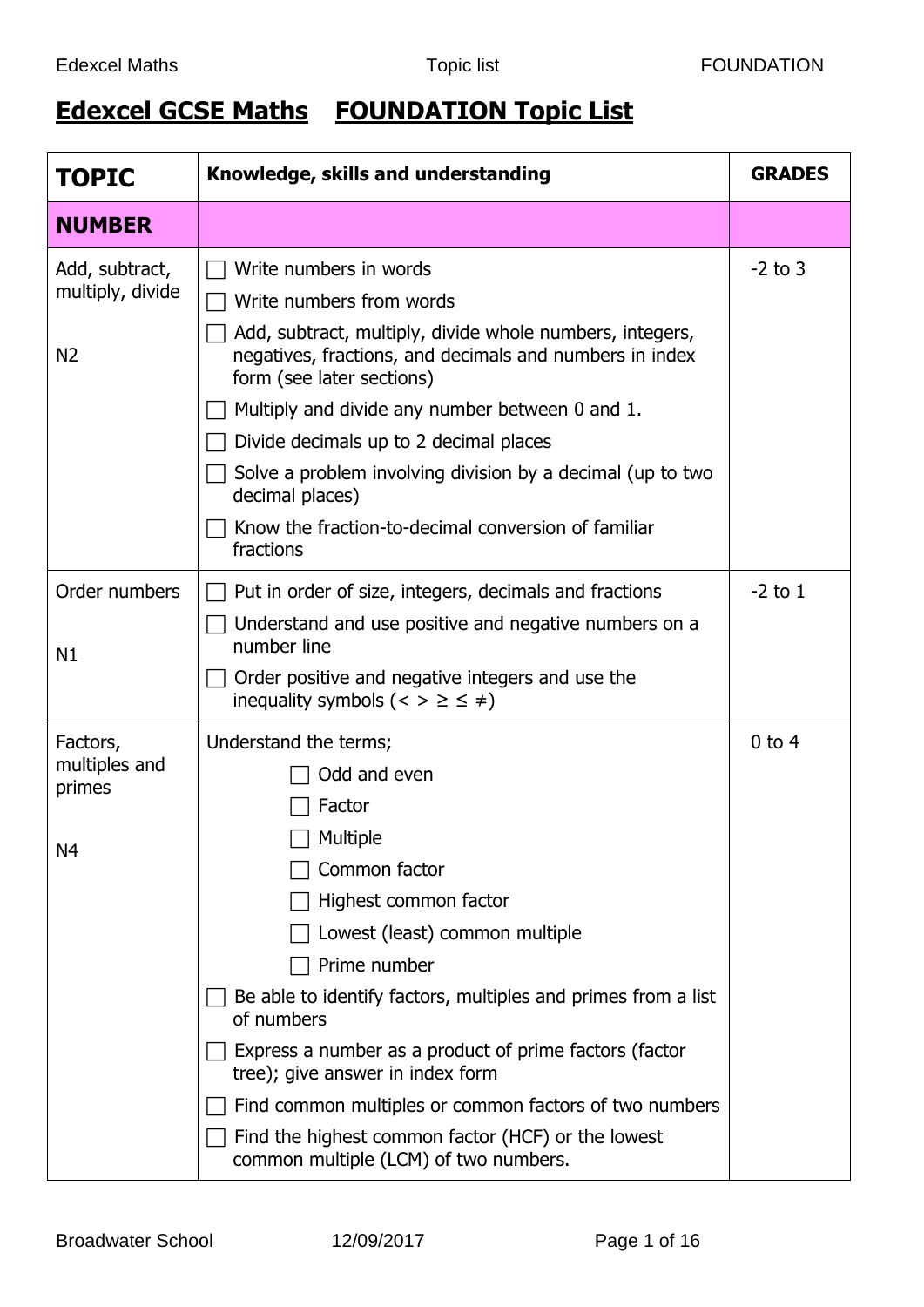| <b>Edexcel Maths</b>                                                                 | <b>Topic list</b>                                                                                                                                                                                                                                                         | <b>FOUNDATION</b> |
|--------------------------------------------------------------------------------------|---------------------------------------------------------------------------------------------------------------------------------------------------------------------------------------------------------------------------------------------------------------------------|-------------------|
| Squares, square<br>roots, cubes<br>and cube roots                                    | Know all the square numbers from $2^2 = 4$ up to $15^2 = 225$<br>Know all the cube numbers from $2^3 = 8$ up to $5^3 = 125$<br>and also $10^3 = 1000$                                                                                                                     | $-2$ to 2         |
| N <sub>6</sub>                                                                       | Find squares and cubes<br>Give positive and negative square roots, and cube roots<br>Recognise the first few triangular numbers<br>Be able to estimate square roots of non-square numbers<br>less than 100                                                                |                   |
| Index notation<br>N7                                                                 | Use index notation for squares and cubes, eg. $53$<br>Use index notation for powers of 10, eq. $106$<br>Understand indices in calculations                                                                                                                                | $2$ to $3$        |
| Index laws<br>N3 / N6                                                                | Multiply and divide by adding or subtracting indices<br>Calculate using index laws when indices are fractions or<br>negative, both with and without a calculator                                                                                                          | $3$ to 4          |
| <b>Fractions</b><br>N2 / N3                                                          | Find equivalent fractions<br>Simplify a fraction to its simplest form<br>Convert between improper fractions and mixed numbers<br>Add and subtract fractions<br>Multiply and divide fractions                                                                              | $1$ to 5          |
| Decimals,<br>including<br>recurring<br>decimals<br>N <sub>10</sub> / N <sub>12</sub> | Know fraction to decimal conversions for simple fractions<br>Convert between fractions and decimals<br>Learn fractional equivalents to key recurring decimals e.g.<br>0.333333, 0.66666666, 0.11111 and by extension<br>0.222222                                          | $0$ to $3$        |
| Percentages<br>N1 / N12                                                              | Understand percentages<br>Convert between fractions, decimals and percentages<br>Use percentages to calculate and use<br>Simple / Compound interest<br>$\circ$<br>Prices after an increase or decrease<br>$\Omega$<br>Percentage after an increase or decrease<br>$\circ$ | $1$ to $2$        |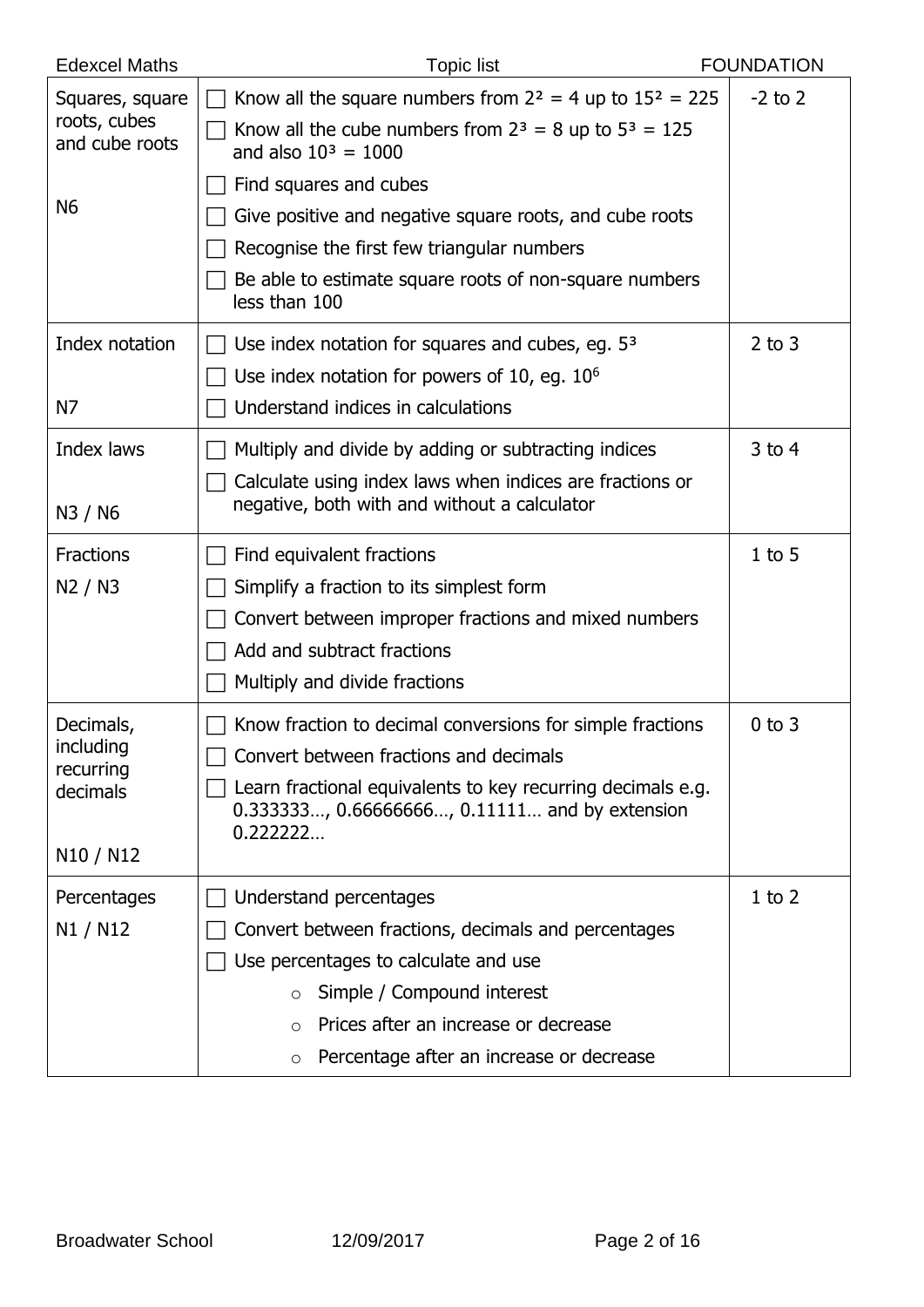| <b>Edexcel Maths</b>                                                                                                                               | <b>Topic list</b>                                                                                                                                                                                                                                                                                                                                                                                                                                                   | <b>FOUNDATION</b> |
|----------------------------------------------------------------------------------------------------------------------------------------------------|---------------------------------------------------------------------------------------------------------------------------------------------------------------------------------------------------------------------------------------------------------------------------------------------------------------------------------------------------------------------------------------------------------------------------------------------------------------------|-------------------|
| Using fractions,<br>decimals and<br>percentages<br>N2 / N12                                                                                        | Find a fraction of a quantity<br>Find a percentage of a quantity<br>Use decimals to find quantities<br>Use a multiplier to increase or decrease a quantity (eg.<br>use $\times$ 1.05 to increase by 5%, or 0.88 to decrease by<br>$12\%)$<br>Find one number as a fraction of another number<br>Find one number as a percentage of another number<br>Multiply using percentages, fractions or decimals as<br>operators                                              | $0$ to $2$        |
| Ratio<br>N11                                                                                                                                       | Write a ratio in its simplest form<br>Divide a quantity in a given ratio<br>Solve problems using ratios<br>Work with fractions in ratio problems                                                                                                                                                                                                                                                                                                                    | 3                 |
| Number<br>operations and<br>the<br>relationships<br>between them,<br>including order<br>of operations<br>and inverse<br>operations<br>N2 / N3 / N6 | Understand multiplying and dividing, and that one is the<br>inverse of the other<br>Use inverse operations<br>Understand the use of brackets in calculations<br>Understand the hierarchy of operations (BIDMAS)<br>Solve word problems<br>Understand and find reciprocals<br>$\Box$ Understand and use 1 over a number is the inverse of<br>multiplying by that number<br>Know the effect on an inequality of multiplying both sides<br>by the same negative number | $-1$ to 4         |
| Rounding and<br>approximation<br>N <sub>14</sub> / N <sub>15</sub>                                                                                 | Round to the nearest integer (whole number)<br>Round numbers to any given power of 10<br>Round to a number of decimal places<br>Round to a number of significant figures<br>Estimate the answer to a calculation by using rounding                                                                                                                                                                                                                                  | $-2$ to 5         |
| Standard form<br>N <sub>9</sub>                                                                                                                    | Convert between large and small numbers in standard<br>form<br>Add and subtract in standard form<br>Multiply and divide in standard form                                                                                                                                                                                                                                                                                                                            | $4$ to 5          |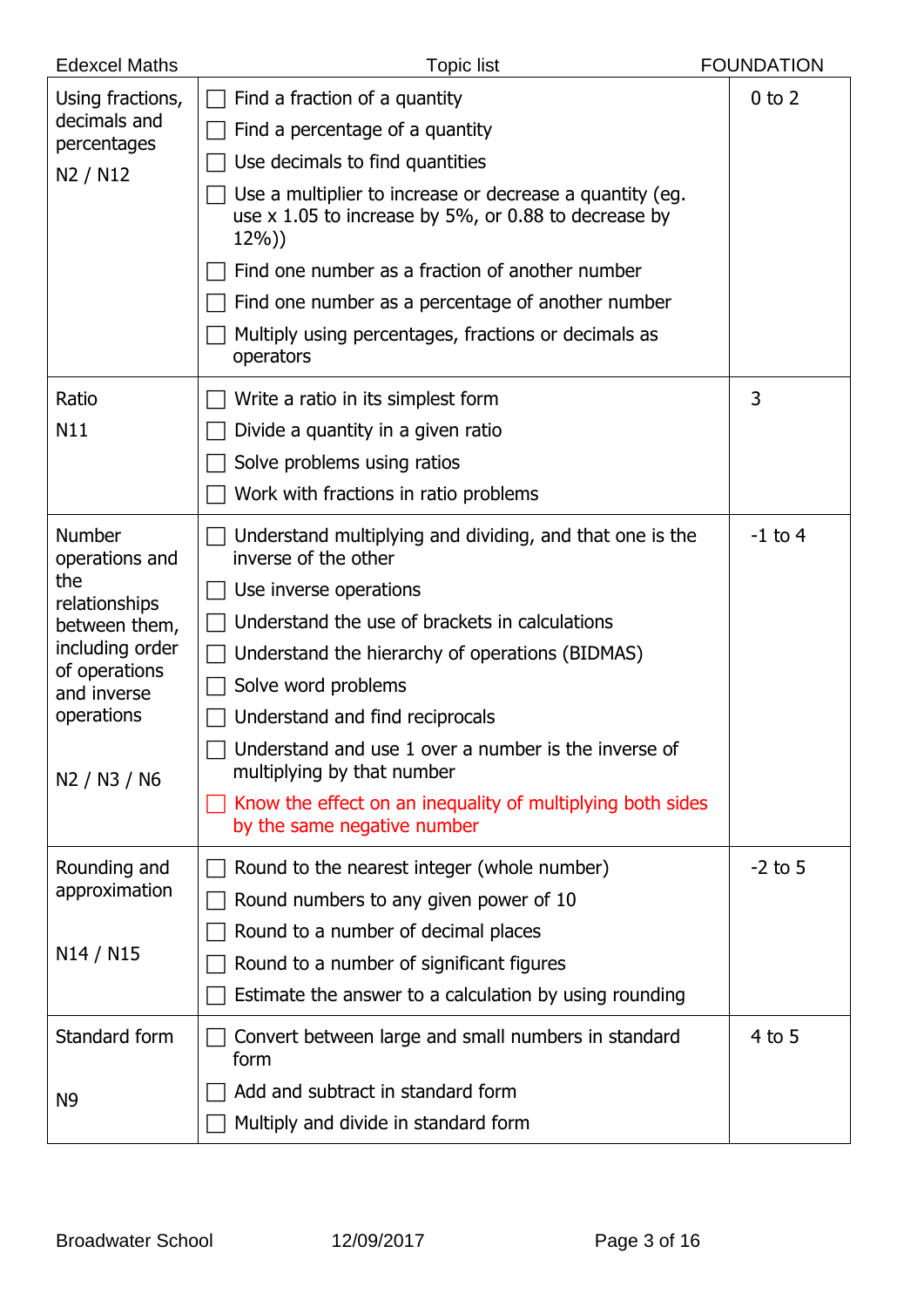| <b>Edexcel Maths</b>            | <b>Topic list</b>                                                                                            | <b>FOUNDATION</b> |
|---------------------------------|--------------------------------------------------------------------------------------------------------------|-------------------|
| Accuracy and<br><b>Bounds</b>   | Know that a measurement may be in error by up to half a<br>unit in either direction                          | 3                 |
| N15 / N16                       | Identify upper and lower bounds for rounding of discrete<br>and continuous data                              |                   |
|                                 | Use inequality notation to specify simple error intervals<br>due to rounding                                 |                   |
| Use a calculator<br>effectively | Simple and complex calculations, including involving time<br>or money                                        | 3                 |
|                                 | Use the following functions                                                                                  |                   |
| N <sub>9</sub>                  | $+$ , -, $x$ , $\div$                                                                                        |                   |
|                                 | $x^2$ and $\sqrt{x}$                                                                                         |                   |
|                                 | $x^3$ and $\sqrt[3]{x}$                                                                                      |                   |
|                                 | memory functions                                                                                             |                   |
|                                 | brackets                                                                                                     |                   |
|                                 | Understand that rounding too early can causes inaccuracy                                                     |                   |
|                                 | Know how to enter numbers in standard form                                                                   |                   |
| Compound<br><b>Measures</b>     | Use standard units of mass, length, time, money and other<br>measures (including standard compound measures) | $3$ to 4          |
| N <sub>13</sub>                 | Understand and use compound measures: density;<br>pressure; speed                                            |                   |
|                                 | Be able to convert between measures, and currencies                                                          |                   |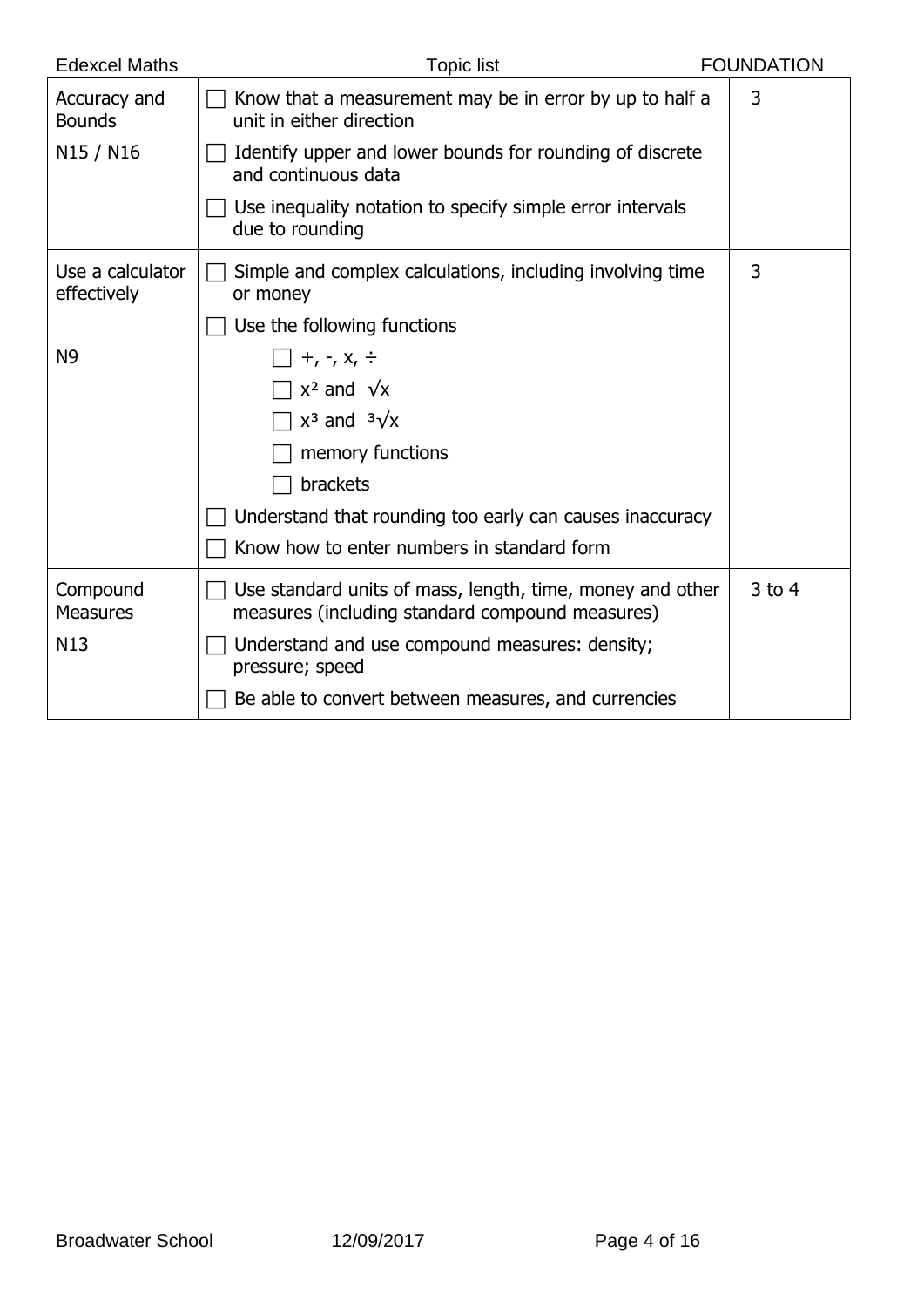| <b>ALGEBRA</b>           |                                                                             |         |
|--------------------------|-----------------------------------------------------------------------------|---------|
| Algebraic notation       | Understand notation and symbols used in algebra                             | $0 - 1$ |
| A1 / A21 / A3 / A7       | Understand the difference between "expression",<br>"formula" and "equation" |         |
|                          | Be able to select an expression, formula or equation<br>from a list         |         |
|                          | Be able to write an expression to solve a problem                           |         |
|                          | Interpret simple expressions as functions with inputs<br>and outputs        |         |
| Manipulate algebraic     | Simplify by collecting like terms                                           | $0 - 5$ |
| expressions              | Multiply out a single bracket                                               |         |
| A1 / A2 / A4             | Factorise a single bracket by taking out a common<br>factor                 |         |
|                          | Simplify expressions involving indices (and surds)                          |         |
|                          | Use algebraic expressions to solve problems                                 |         |
|                          | Substitute values into expressions and formulae                             |         |
|                          | Expand double brackets                                                      |         |
|                          | Factorise quadratics, including the difference of two<br>squares            |         |
| Solve linear             | Set up simple equations for a problem                                       | $2 - 5$ |
| equations                | Rearrange simple equations                                                  |         |
|                          | Solve simple equations                                                      |         |
| A17 / A18 / A19 /<br>A21 | Solve equations with the unknown on either side                             |         |
|                          | Solve equations with the unknown on both sides                              |         |
|                          | Solve quadratic equations by factorising                                    |         |
|                          | Solve equations that include brackets                                       |         |
|                          | Solve equations with negatives, including negative<br>answers               |         |
|                          | Solve equations involving fractions                                         |         |
|                          | Be able to set up and solve two simultaneous<br>equations                   |         |
|                          | Find approximate solutions using a graph                                    |         |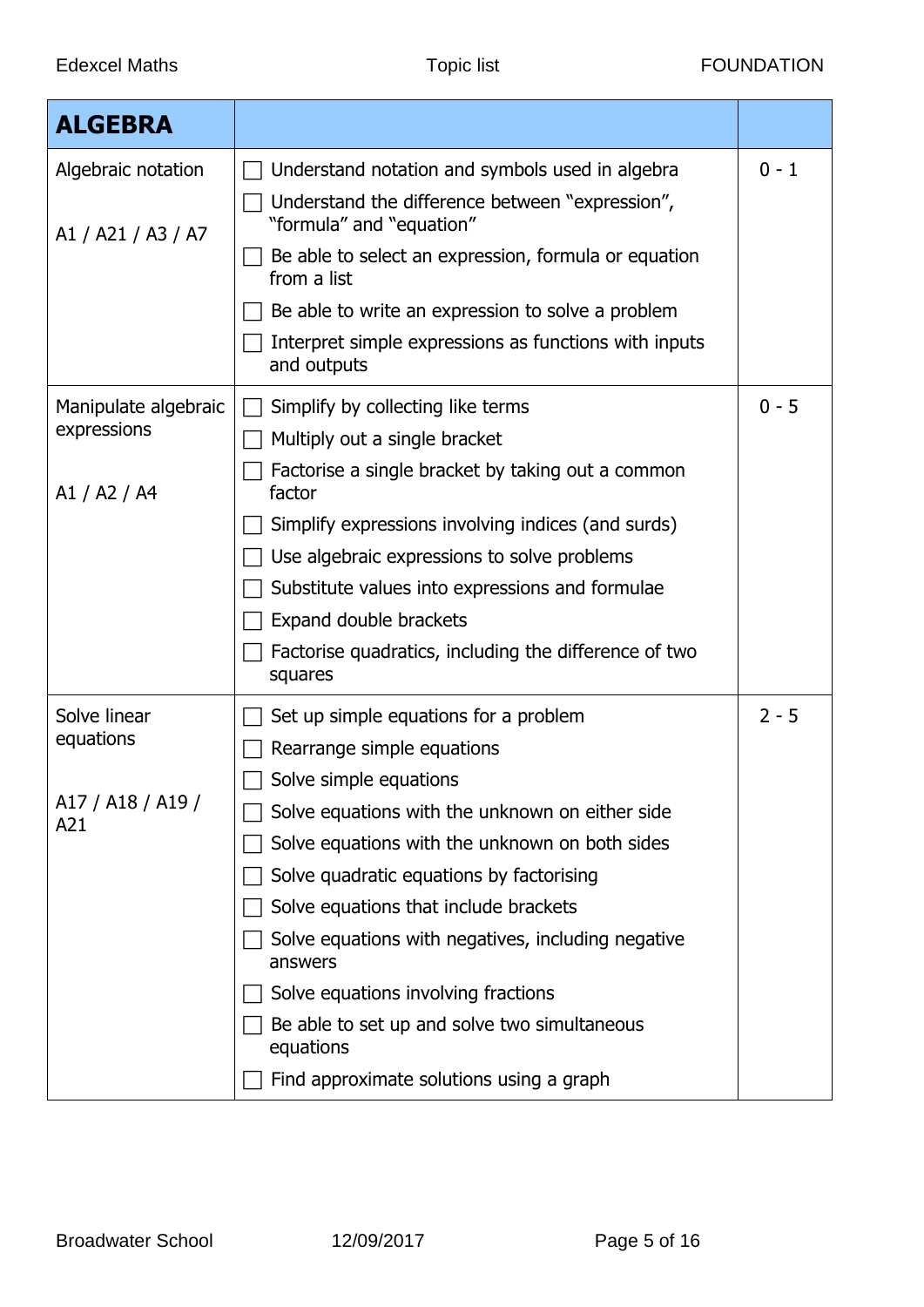| <b>Edexcel Maths</b> | <b>Topic list</b>                                                                                                         | <b>FOUNDATION</b> |
|----------------------|---------------------------------------------------------------------------------------------------------------------------|-------------------|
| Using formulae       | Derive and use formulae                                                                                                   | $1 - 4$           |
| A2 / A5 / A6         | Substitute numbers (positive or negative) into a<br>formula, including formulae with $x^2$ or $x^3$ terms                 |                   |
|                      | Change the subject of a simple formula                                                                                    |                   |
|                      | Know the difference between an equation and an<br>identity                                                                |                   |
| Solve linear         | Use inequality signs correctly $(<,>,\leq, \geq)$                                                                         | $0 - 4$           |
| <i>inequalities</i>  | Show inequalities on a number line                                                                                        |                   |
| A22                  | Solve a simple linear inequality with one variable                                                                        |                   |
|                      | Show the solution to a linear inequality on a number<br>line                                                              |                   |
| Sequences            | Understand odd and even numbers                                                                                           | $0 - 5$           |
|                      | Generate number sequences from diagrams                                                                                   |                   |
| A23 / A24            | Describe the rule for a number sequence (term to<br>term, position to term)                                               |                   |
|                      | Find a particular term in a sequence, or explain why a<br>particular number is not in a sequence                          |                   |
|                      | Recognise and use triangular, square, cube number<br>sequences; Fibonacci, quadratic and simple geometric<br>progressions |                   |
| Nth term of a        | Find the nth term expression for a sequence                                                                               | $2 - 5$           |
| sequence             | Use the nth term expression to find a particular                                                                          |                   |
| A25                  | number in the sequence (eg. the 20th term)                                                                                |                   |
| Coordinates          | Use axes and coordinates, in all 4 quadrants                                                                              | $-1 - 0$          |
|                      | Find the coordinates of a point                                                                                           |                   |
| A8                   | Plot a point given the coordinates                                                                                        |                   |
|                      | Find the coordinates of the mid-point of a line                                                                           |                   |
|                      | Calculate the length of a line using coordinates                                                                          |                   |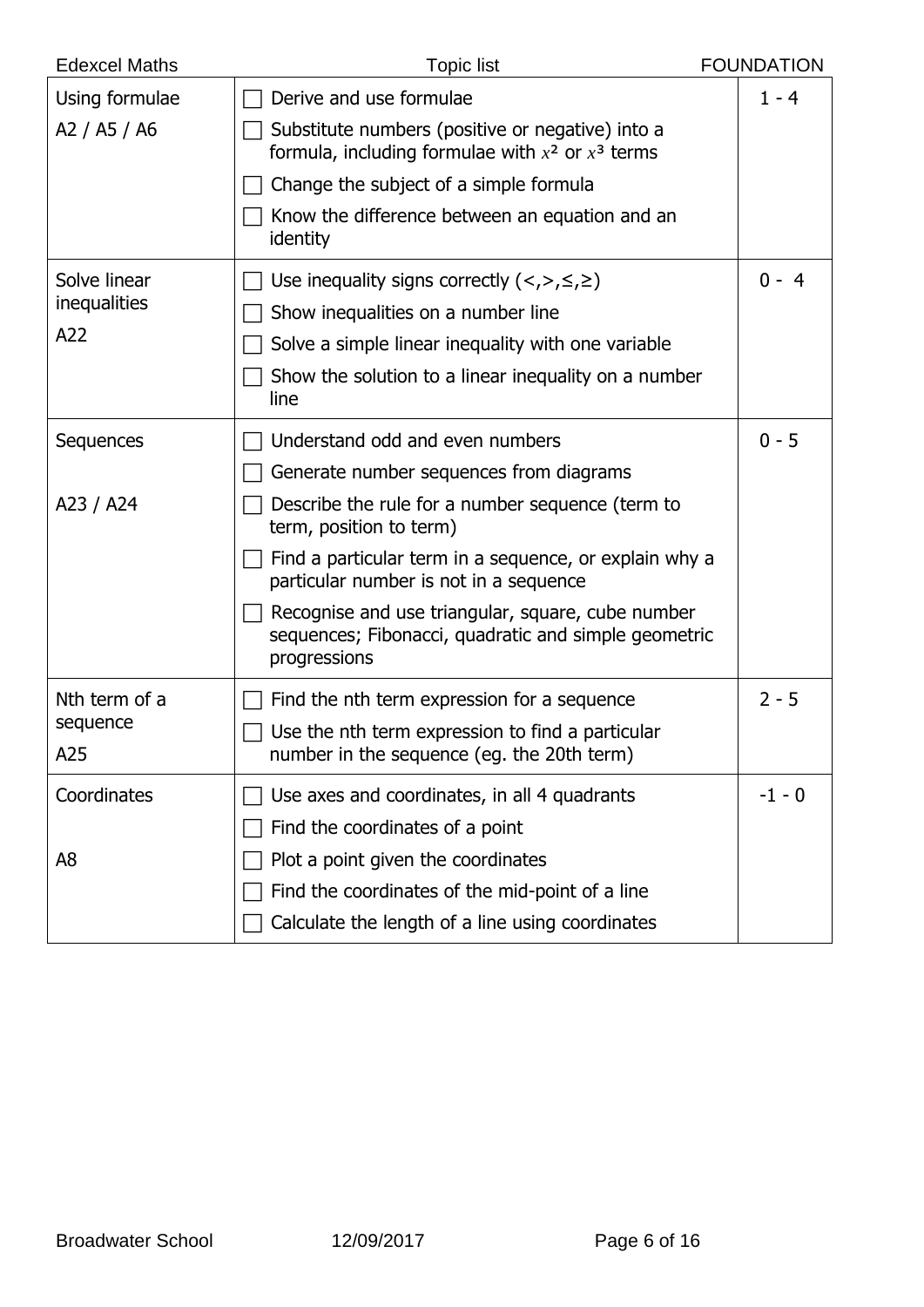| <b>Edexcel Maths</b>               | <b>Topic list</b>                                                                                      | <b>FOUNDATION</b> |
|------------------------------------|--------------------------------------------------------------------------------------------------------|-------------------|
| Graphs                             | Draw, label and add a scale to axes                                                                    | $0 - 5$           |
| A9 / A10 / A14                     | Understand that an equation of the form $y = mx + c$<br>corresponds to a straight line graph           |                   |
|                                    | Plot straight line graphs from their equations in the<br>form $y = mx + c$                             |                   |
|                                    | Find the equation of a straight line graph, identify<br>gradients and y-intercepts                     |                   |
|                                    | Identify parallel lines from equations of the form $y =$<br>$mx + c$                                   |                   |
|                                    | Find the equation of a line through two given points or<br>through one point with a given gradient     |                   |
| Graphs from<br>quadratic and other | Recognise, sketch and interpret quadratic functions,<br>simple cubic functions and reciprocal function | $4 - 5$           |
| functions                          | Plot graphs of quadratic functions                                                                     |                   |
| A11 / A12                          | Identify roots, intercepts, turning points of quadratic<br>functions                                   |                   |
| Real life graphs                   | Plot a linear graph                                                                                    | $1 - 3$           |
| A8 / A14                           | Use real life graphs, for example, for fuel bills,<br>telephone tariffs, currency conversion           |                   |
|                                    | Use distance-time graphs                                                                               |                   |
|                                    | Interpret information on linear (straight line) and non-<br>linear (curved) graphs                     |                   |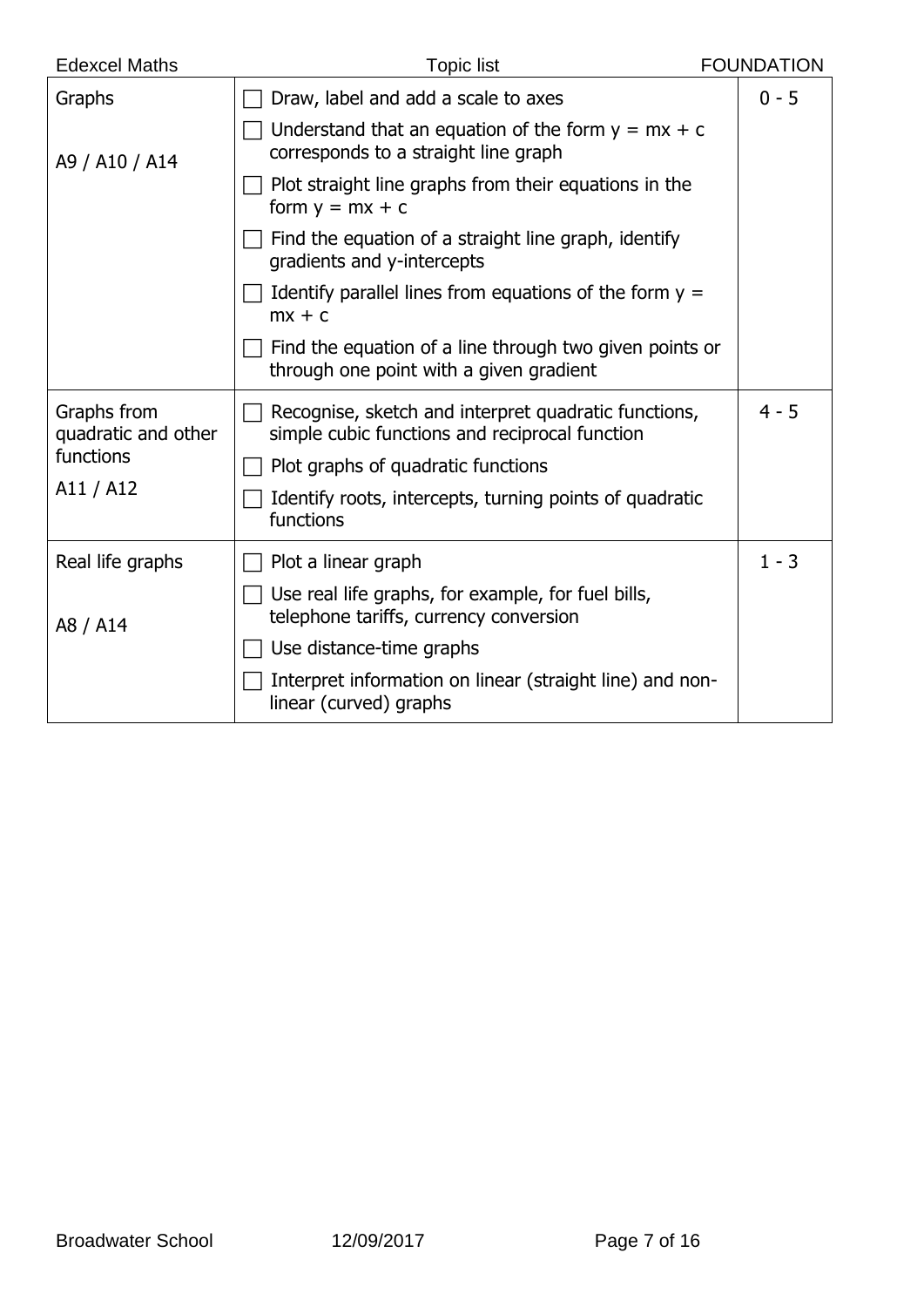| <b>GEOMETRY</b>                                                                                             |                                                                                                                                                                                                                                                                                                                                                                                                                                                                                                                                                                                                                                                                                                                                    |         |
|-------------------------------------------------------------------------------------------------------------|------------------------------------------------------------------------------------------------------------------------------------------------------------------------------------------------------------------------------------------------------------------------------------------------------------------------------------------------------------------------------------------------------------------------------------------------------------------------------------------------------------------------------------------------------------------------------------------------------------------------------------------------------------------------------------------------------------------------------------|---------|
| Angles on<br>intersecting lines, in<br>triangles and<br>quadrilaterals, and<br>on parallel lines<br>G1 / G3 | Understand acute, obtuse, reflex and right angles<br>Angles round a point add up to 360°<br>Angles on a straight line add up to 180°<br>Know the properties of scalene, isosceles, equilateral<br>and right-angled triangles<br>Angles in a triangle add up to 180°<br>Vertically opposite angles are equal<br>Be able to identify and mark parallel and perpendicular<br>lines on a diagram<br>Be able to use letters to name lines, eq. XY or AB, and<br>angles, eg. angle ACD<br>Understand and use alternate and corresponding<br>angles on parallel lines<br>Calculate angles and give reasons<br>Understand that the exterior angle of a triangle is equal<br>to the sum of the interior angles at the other two<br>vertices | $1 - 5$ |
| Interior and exterior<br>angles of polygons<br>G <sub>3</sub>                                               | Calculate the sum of interior angles in a polygon<br>Understand the polygon names; pentagon, hexagon,<br>heptagon, octagon and decagon<br>Use the angle sum of an irregular polygon in a problem<br>Calculate and use the sum of the interior angles of a<br>regular polygon<br>Understand and use fact that the exterior angles of a<br>polygon add up to 360° and the fact that an interior<br>and exterior angle at one vertex of a polygon add up to<br>$180^\circ$<br>Be able to calculate the interior and exterior angle of a<br>regular polygon<br>Be able to deduce the number of sides of a regular<br>polygon, given one of its angles                                                                                  | $3 - 5$ |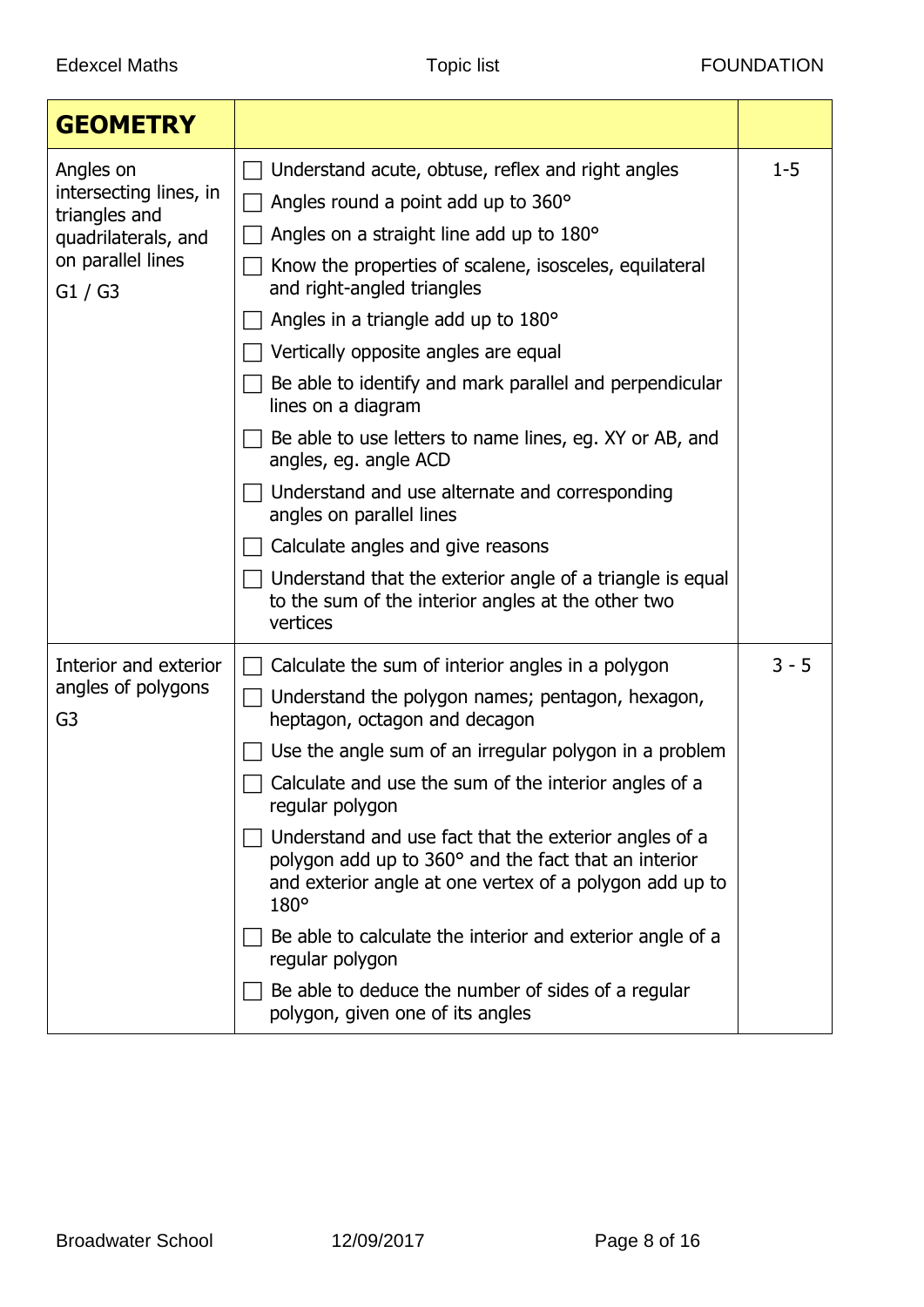| <b>Edexcel Maths</b>                              | <b>Topic list</b>                                                                                                                                           | <b>FOUNDATION</b> |
|---------------------------------------------------|-------------------------------------------------------------------------------------------------------------------------------------------------------------|-------------------|
| Properties of<br>quadrilaterals<br>G <sub>4</sub> | Remember the definitions and properties (including equal<br>sides, equal angles, parallel sides, lines of symmetry, etc.)<br>of special quadrilaterals, ie. | $1 - 4$           |
|                                                   | Square                                                                                                                                                      |                   |
|                                                   | Rectangle                                                                                                                                                   |                   |
|                                                   | Parallelogram                                                                                                                                               |                   |
|                                                   | Trapezium                                                                                                                                                   |                   |
|                                                   | Rhombus                                                                                                                                                     |                   |
|                                                   | Kite                                                                                                                                                        |                   |
|                                                   | Be able to sketch each type of quadrilateral                                                                                                                |                   |
|                                                   | List or classify quadrilaterals by their properties                                                                                                         |                   |
| Reflection and<br>rotation symmetry               | Recognise reflection symmetry and be able to draw<br>lines of symmetry on a shape                                                                           | $1 - 3$           |
| in 2D shapes                                      | Recognise rotation symmetry of 2D shapes                                                                                                                    |                   |
| G1/                                               | Find the order of rotational symmetry of a shape                                                                                                            |                   |
|                                                   | Complete a diagram given the line or lines of symmetry                                                                                                      |                   |
|                                                   | State a line of symmetry on a grid as a simple algebraic<br>equation, eg. $x = 2$ or $y = x$                                                                |                   |
|                                                   | Complete diagrams with a given order of rotational<br>symmetry                                                                                              |                   |
| Congruence and                                    | Understand what congruent and similar mean                                                                                                                  | $4 - 5$           |
| similarity                                        | Identify shapes that are congruent                                                                                                                          |                   |
| G5 / G6 / G7 / G19                                | Understand what similar means                                                                                                                               |                   |
|                                                   | Understand that two shapes that are similar have the<br>same angles                                                                                         |                   |
|                                                   | Use SSS SAS ASA RHS congruence criteria for triangles                                                                                                       |                   |
|                                                   | Understand and apply the relationship between lengths<br>in similar figures                                                                                 |                   |
| Pythagoras' theorem                               | Understand and use Pythagoras' theorem in triangles                                                                                                         | 5                 |
| G6 / G20 / G21                                    | Know the trigonometric ratios and apply them to find<br>angles and lengths in right angled triangles                                                        |                   |
|                                                   | Know the exact values of sin and cos for $0, 30, 45, 60, 60$<br>90; and tan for 0, 30, 45, 60                                                               |                   |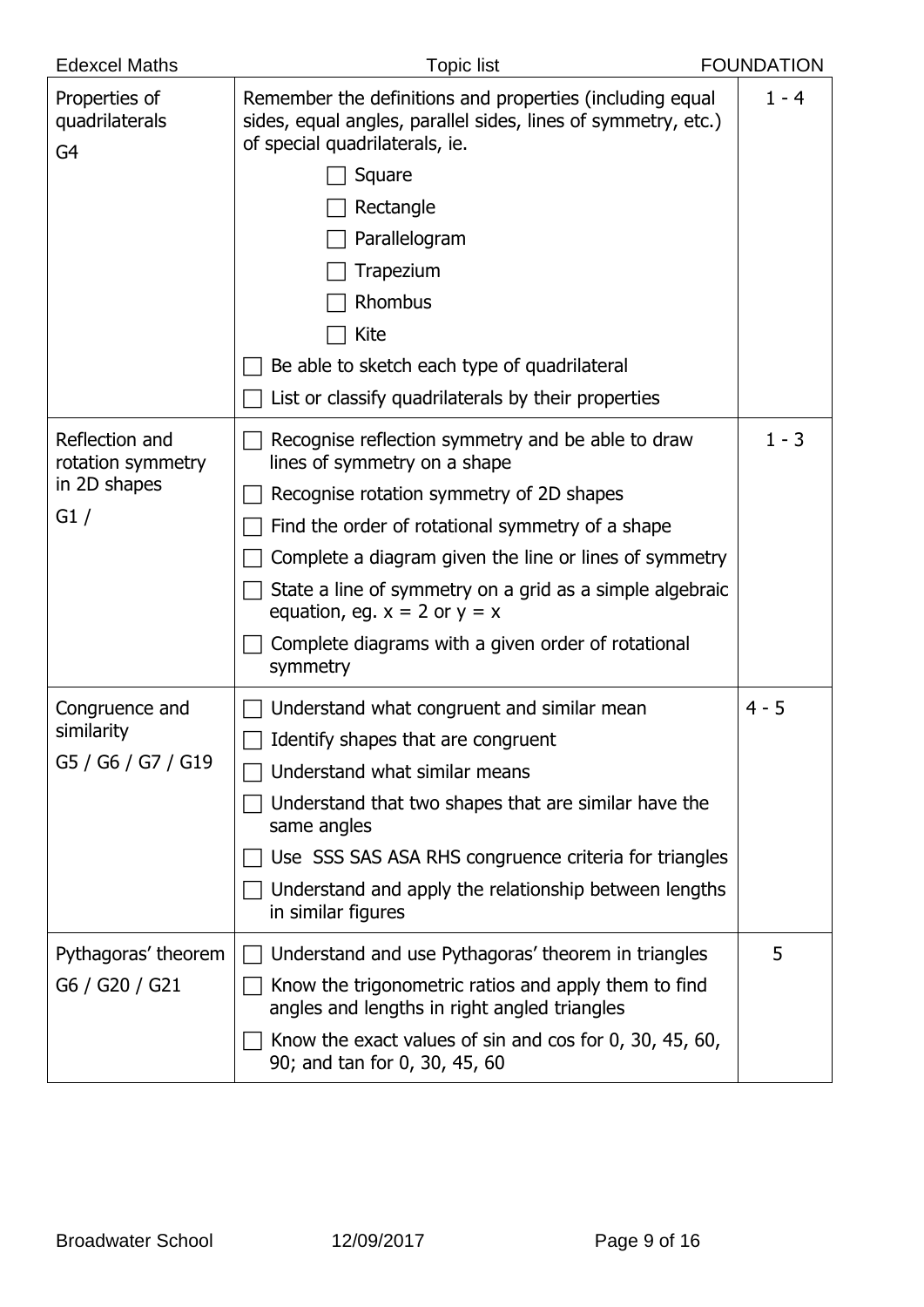| <b>Edexcel Maths</b>                | <b>Topic list</b>                                                                                                                                                         | <b>FOUNDATION</b> |
|-------------------------------------|---------------------------------------------------------------------------------------------------------------------------------------------------------------------------|-------------------|
| Parts of a circle<br>G <sub>9</sub> | Draw a circle with compasses, given either the<br>diameter or radius                                                                                                      | $2 - 5$           |
|                                     | Understand and remember parts of a circle:                                                                                                                                |                   |
|                                     | Centre                                                                                                                                                                    |                   |
|                                     | Radius                                                                                                                                                                    |                   |
|                                     | <b>Diameter</b>                                                                                                                                                           |                   |
|                                     | Chord                                                                                                                                                                     |                   |
|                                     | Circumference                                                                                                                                                             |                   |
|                                     | Tangent                                                                                                                                                                   |                   |
|                                     | Arc                                                                                                                                                                       |                   |
|                                     | Sector                                                                                                                                                                    |                   |
|                                     | Segment                                                                                                                                                                   |                   |
| Using 2D diagrams                   | Understand the words face, edge and vertex                                                                                                                                | $4 - 5$           |
| to represent 3D                     | Identify or name these solid shapes:                                                                                                                                      |                   |
| shapes                              | Cube                                                                                                                                                                      |                   |
| G12 / G13                           | Cuboid                                                                                                                                                                    |                   |
|                                     | Cylinder                                                                                                                                                                  |                   |
|                                     | Prism                                                                                                                                                                     |                   |
|                                     | Pyramid                                                                                                                                                                   |                   |
|                                     | Sphere                                                                                                                                                                    |                   |
|                                     | Cone                                                                                                                                                                      |                   |
|                                     | Use isometric grids                                                                                                                                                       |                   |
|                                     | Draw nets and show how they fold to make a 3D solid<br>shape                                                                                                              |                   |
|                                     | Understand and draw front and side elevations and<br>plans of simple solids                                                                                               |                   |
|                                     | Draw a sketch of a 3D solid shape given the front and<br>side elevations and plan of the solid                                                                            |                   |
| <b>Transformations</b><br>G7        | Identify, describe and construct congruent and similar<br>shapes by considering rotation, reflection, translation<br>and enlargement (including fractional scale factors) | $4 - 5$           |
|                                     | Understand the effect of enlargement on perimeter,<br>area and volume                                                                                                     |                   |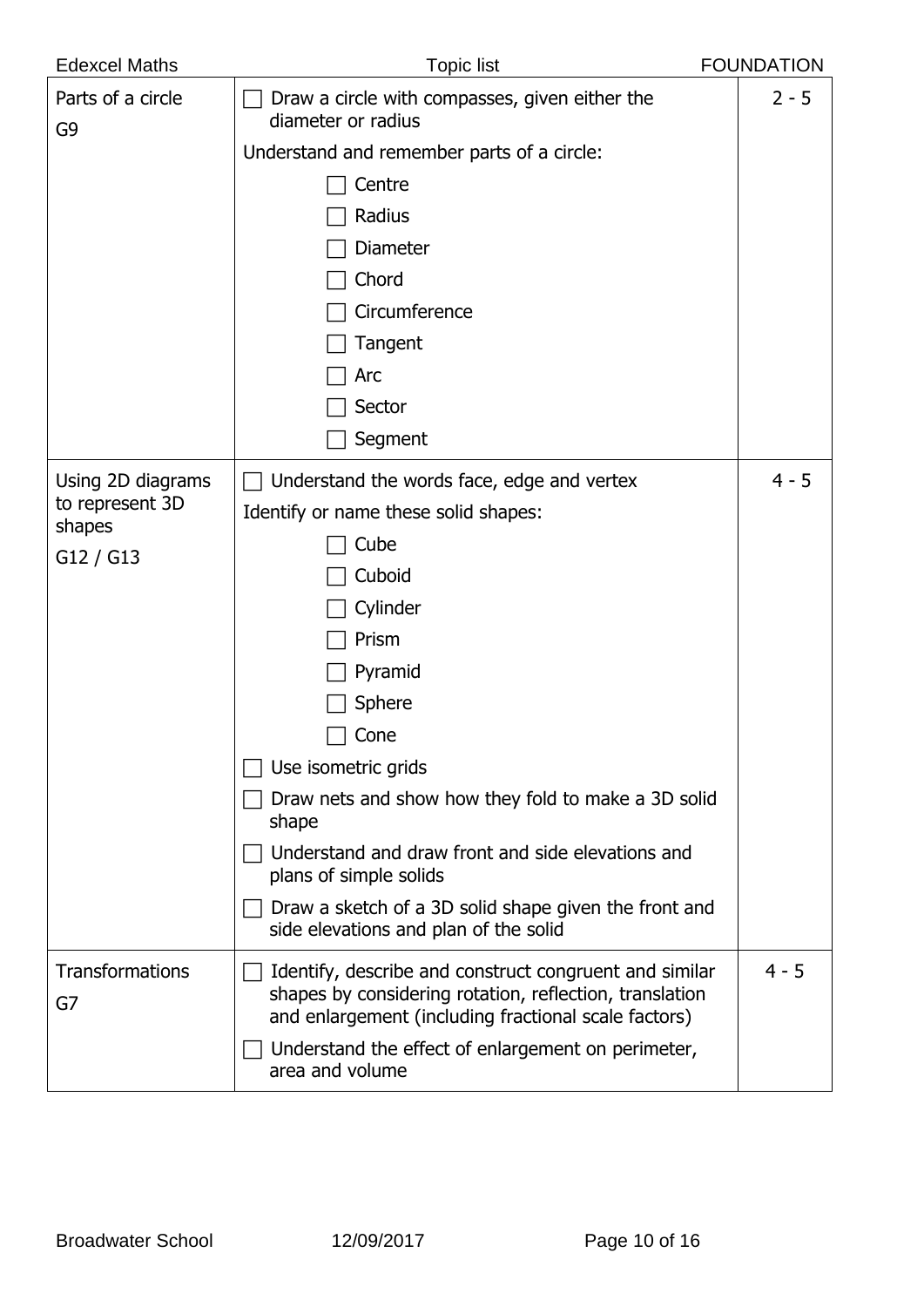| <b>Edexcel Maths</b>        | <b>Topic list</b>                                                                                                                 | <b>FOUNDATION</b> |
|-----------------------------|-----------------------------------------------------------------------------------------------------------------------------------|-------------------|
| Straight edge and           | Construct a perpendicular bisector of a line                                                                                      | $4 - 5$           |
| compass<br>constructions    | Construct a perpendicular from a point to a line                                                                                  |                   |
| G <sub>2</sub>              | Construct a perpendicular from a point on a line                                                                                  |                   |
|                             | Bisect an angle                                                                                                                   |                   |
|                             | Construct angles of 60°, 90°, 30° and 45°                                                                                         |                   |
|                             | Construct parallel lines                                                                                                          |                   |
|                             | Draw circles and arcs of a given radius                                                                                           |                   |
|                             | Construct a regular hexagon inside a circle                                                                                       |                   |
| Loci<br>G <sub>2</sub>      | Construct a region bounded by a circle and an<br>intersecting line                                                                | $4 - 5$           |
|                             | Construct a loci of a given distance from a point and a<br>given distance from a line                                             |                   |
|                             | Construct a loci of equal distances from two points                                                                               |                   |
|                             | Construct a loci of equal distances from two lines                                                                                |                   |
|                             | Identify regions defined by "nearer to" or "greater<br>than"                                                                      |                   |
|                             | Find or describe regions satisfying a combination of loci                                                                         |                   |
| Measures, Perimeter         | Know conversion factors between different metric units                                                                            | $-1$ to 5         |
| and area<br>G14 / G15 / G16 | Convert between imperial units (conversion factors will<br>be given in questions)                                                 |                   |
|                             | Use standard units of measure (including time)                                                                                    |                   |
|                             | $\Box$ Measure line segments and angles                                                                                           |                   |
|                             | Make an accurate scale drawing from a diagram                                                                                     |                   |
|                             | Use, interpret and construct maps and scale drawings                                                                              |                   |
|                             | Know and apply formulae for area of triangles,<br>parallelograms, trapezia; volume of cuboids, cylinders,<br>prisms               |                   |
|                             | Calculate the perimeter and area of compound shapes<br>made from triangles, rectangles and other shapes                           |                   |
|                             | Find the surface area of shapes such as prisms or<br>pyramids by using the formulae for triangles,<br>rectangles and other shapes |                   |
| Volumes of prisms           | Use the formula to calculate the volume of a cuboid                                                                               | $3 - 5$           |
| G16                         | Calculate the volume of a shape made from cuboids                                                                                 |                   |
|                             | Calculate volume of a prism, such as a triangular prism                                                                           |                   |
|                             | Find the volume of a cylinder                                                                                                     |                   |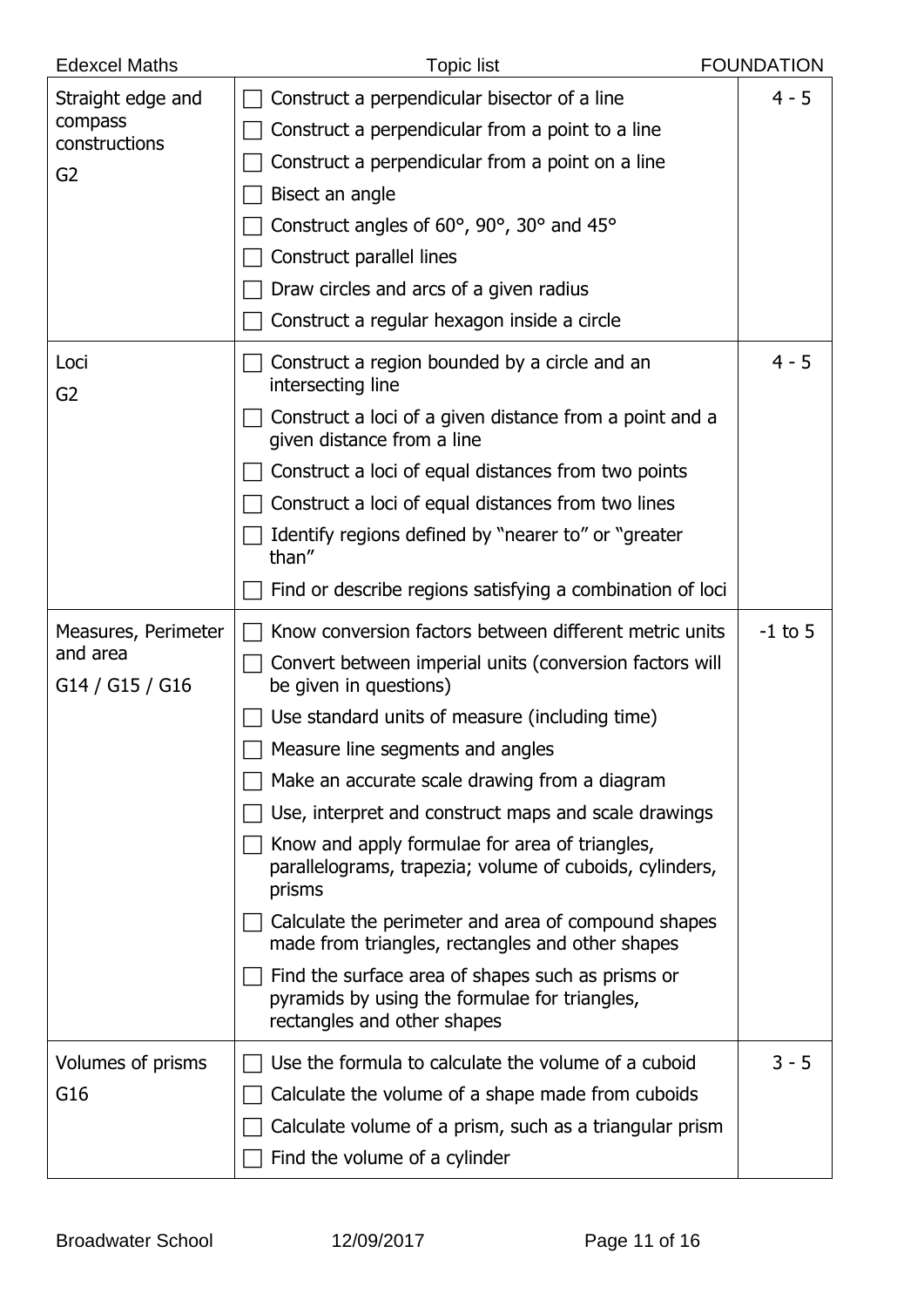| <b>Edexcel Maths</b>     | <b>Topic list</b>                                                                                 | <b>FOUNDATION</b> |
|--------------------------|---------------------------------------------------------------------------------------------------|-------------------|
| Circumference and        | Find circumference of a circle using $C = \pi d$ or $C = 2\pi r$                                  | $3 - 5$           |
| area of a circle         | Find the area of a circle using $A = \pi r^2$                                                     |                   |
| G17 / G18                | Use $\pi = 3.142$ or the $\pi$ button on a calculator                                             |                   |
|                          | Find the perimeter and area of semcircles and quarter<br>circles                                  |                   |
|                          | Calculate arc lengths, angles and areas of sectors                                                |                   |
|                          | Find the surface area of a cylinder                                                               |                   |
|                          | Find the surface area and volume of spheres, cones,<br>pyramids and composite solids.             |                   |
| <b>Bearings</b>          | Use 3 figure bearings to describe a direction                                                     | $1 - 4$           |
| G15                      | Mark a point on a diagram, given a bearing and<br>distance from another point                     |                   |
|                          | Measure a bearing on a map or scale plan                                                          |                   |
|                          | Given a bearing of one point from another, find the<br>bearing of the first point from the second |                   |
|                          | Use accurate drawing to solve bearings problems                                                   |                   |
| Compound<br>measures G14 | Understand and use compound measures, including<br>speed                                          | 4                 |
| <b>Vectors</b>           | Describe translations as 2D vectors                                                               | 5                 |
| G24 / G25                | Apply addition and subtraction of vectors, and<br>multiplication by a scalar                      |                   |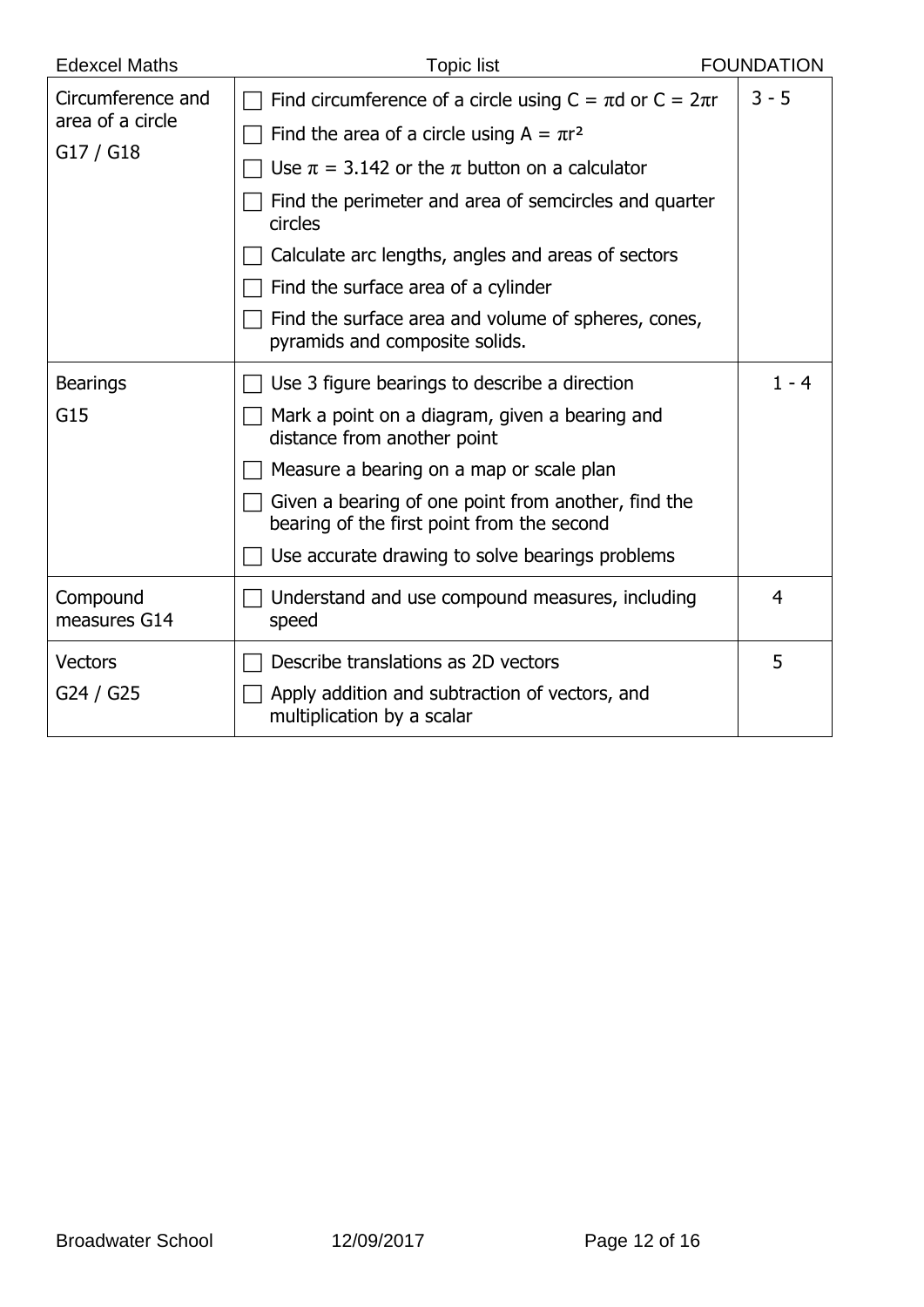| <b>PROBABILITY</b>                                                               |                                                                                                                                                                                                                                                                                                                             |                |
|----------------------------------------------------------------------------------|-----------------------------------------------------------------------------------------------------------------------------------------------------------------------------------------------------------------------------------------------------------------------------------------------------------------------------|----------------|
| Probability language<br>and the probability<br>scale                             | Impossible, unlikely, even chance, likely and certain<br>events<br>Mark events or probabilities on a 0 to 1 probability scale<br>Write probabilities as fractions, decimals or percentages                                                                                                                                  | $1 - 3$        |
| <b>Estimates of</b><br>probability and<br>relative frequency                     | Find probabilities of events using dice, spinners, coins<br>Understand and use relative frequency as estimates of<br>probability<br>Calculate an estimate of how many times an event will<br>occur, given its probability and the number of trials                                                                          | $1 - 4$        |
| Listing events<br>N5 / P7                                                        | List the outcomes for one or two events<br>Use and draw diagrams to show all possibilities (sample<br>space diagrams)                                                                                                                                                                                                       | 2              |
| Mutually exclusive<br>outcomes<br>P <sub>4</sub>                                 | Add simple probabilities<br>Understand that the sum of all the mutually exclusive<br>outcomes is 1<br>Know that if P is a probability of an outcome occurring,<br>then $1 - P$ is the probability of the same outcome not<br>occurring<br>Fill in a missing probability in a table                                          | $\overline{4}$ |
| Experimental data<br>and theoretical<br>probability<br>P1 / P2 / P3 / P5 /<br>P7 | Compare experimental data with theoretical probability<br>Understand that the same experiment repeated can<br>have different results, and that increasing sample size<br>increases accuracy<br>Compare results from different sample sizes<br>Record and analyse probability experiments using table<br>and frequency trees | $3 - 4$        |
| Venn Diagrams /<br>Sets / Tree<br>diagrams<br>P6 / P8                            | Analyse sets systematically using tables, grids, Venn<br>diagrams and tree diagrams                                                                                                                                                                                                                                         | $4 - 5$        |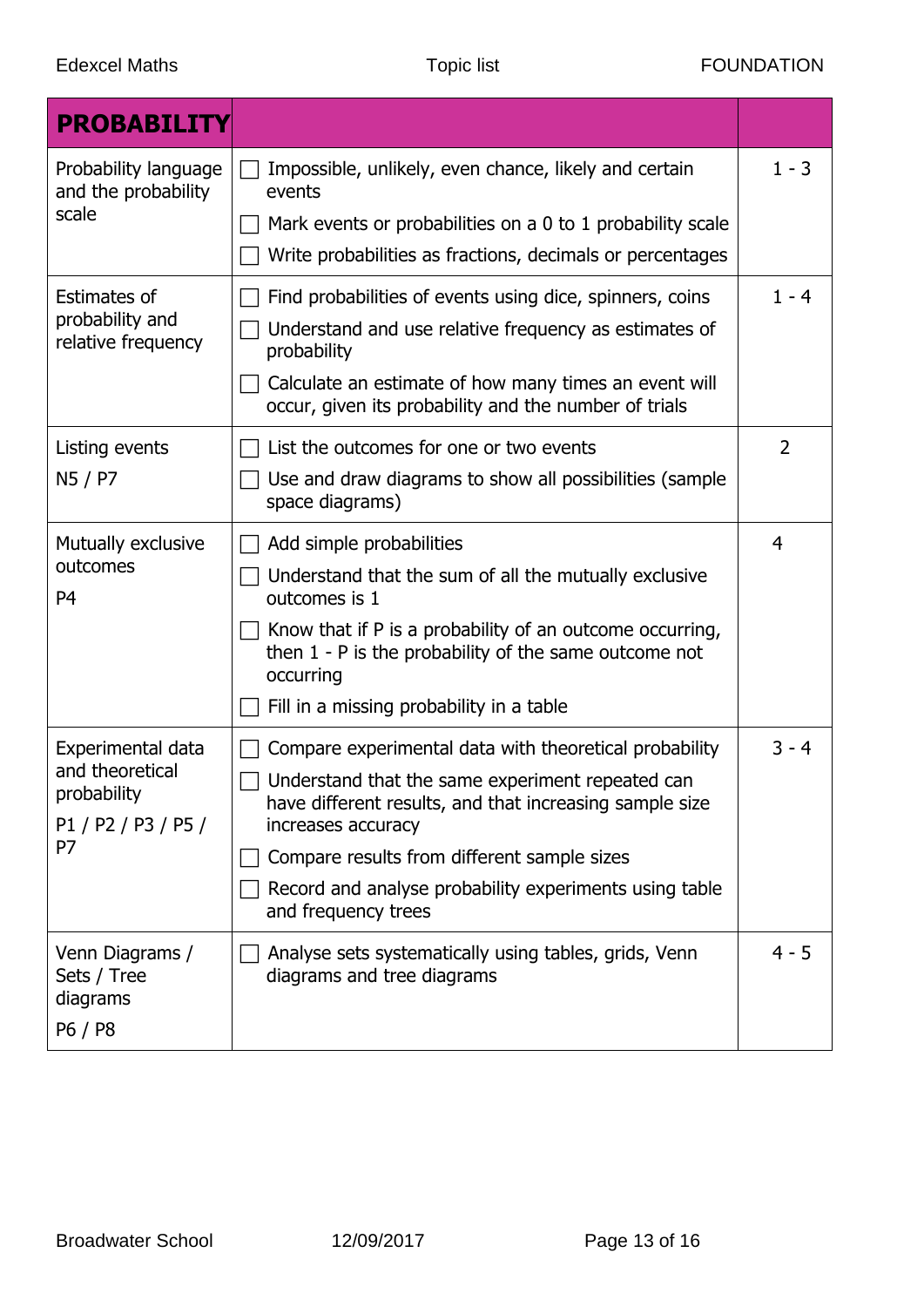| <b>STATISTICS</b>                                       |                                                                                                                                                                                                                                                                                                                                                                  |              |
|---------------------------------------------------------|------------------------------------------------------------------------------------------------------------------------------------------------------------------------------------------------------------------------------------------------------------------------------------------------------------------------------------------------------------------|--------------|
| Charts and<br>diagrams<br>S <sub>2</sub>                | Interpret and draw the following charts or diagrams<br>Pictogram<br>Bar chart or dual bar chart<br>Pie chart<br>Histogram (with equal class intervals)<br>Frequency diagram for grouped data<br>Frequency polygon<br>Line graph<br>Scatter graph<br>Frequency polygon for grouped data<br>Stem and leaf diagram<br>Two-way table                                 | $1 - 4$      |
| Types of average<br>and range<br>S <sub>4</sub>         | Calculate the following<br>Mean<br>Mode<br>Median<br>Range<br>Modal class<br>Interval containing the median<br>Estimate the mean of grouped data in a frequency table<br>using mid-points<br>Find the median for grouped data<br>Estimate the mean for grouped data                                                                                              | 3<br>$4 - 5$ |
| Scatter graphs /<br>Lines of best fit<br>S <sub>6</sub> | Draw a line of best fit<br>Understand positive, negative and no correlation<br>Understand that correlation doesn't necessarily mean<br>one variable is the cause of the other one<br>Predict values using a line of best fit<br>Understand that "no correlation" does not necessarily<br>mean no relationship between the values, just no<br>linear relationship | $4 - 5$      |